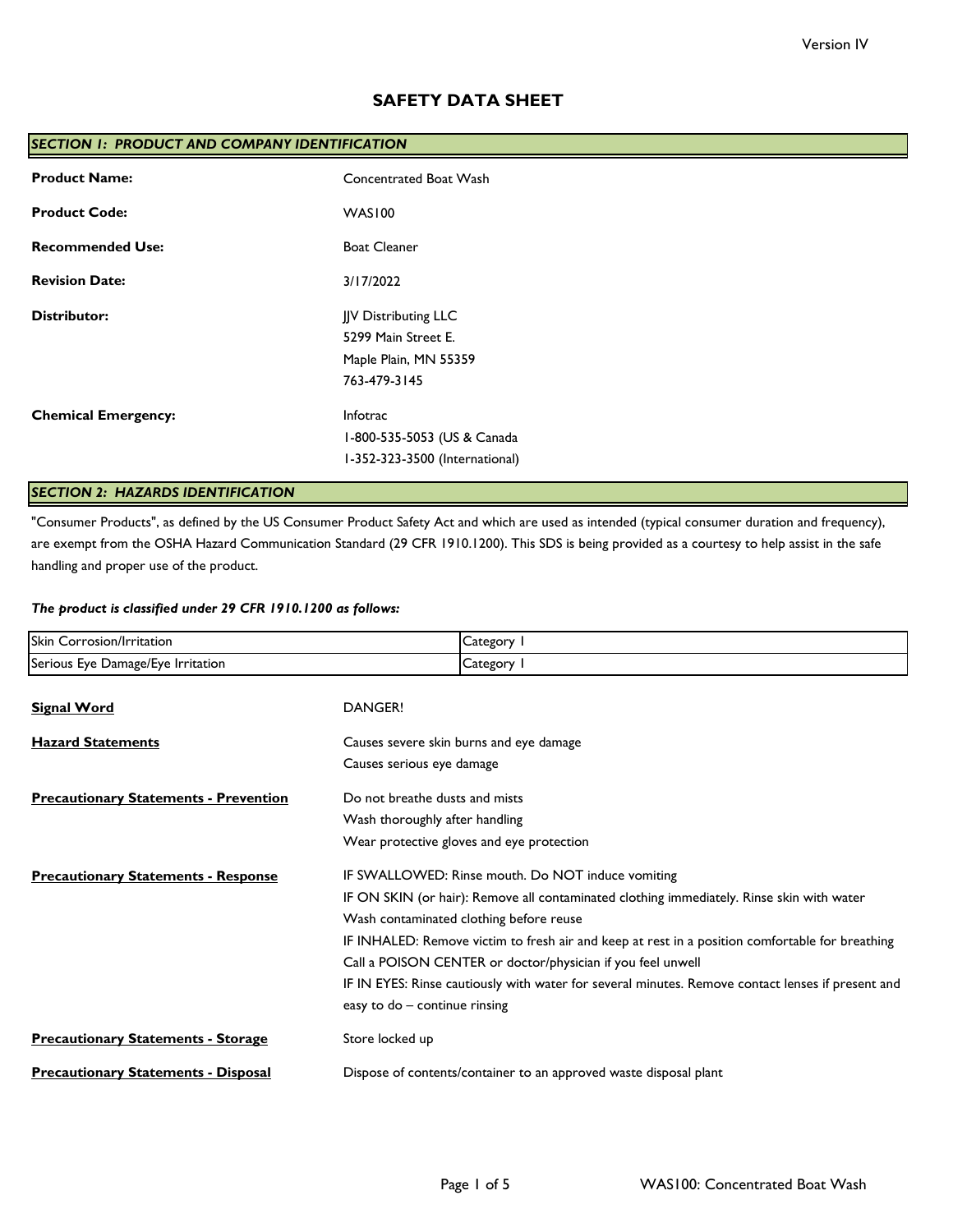

## *SECTION 3: INFORMATION ON HAZARDOUS INGREDIENTS*

## *Product is a mixture according to 29 CFR 1910.1200.*

## **Hazardous Components**

| Hazardous Ingredients | - 100           | 'eıghı<br>. /o |
|-----------------------|-----------------|----------------|
| --<br>Blend           | Secret<br>rade. | $-2$<br>J/c    |

*Specific chemical identity and/or exact percentage of components has been withheld in accordance with a trade secret claim according to Appendix E 29 CFR 1910.1200.*

## *SECTION 4: FIRST-AID MEASURES*

## **First Aid Measures**

| <b>General Advice:</b> | Keep out of reach of children. Use with care.                                                                             |
|------------------------|---------------------------------------------------------------------------------------------------------------------------|
| <b>Eye Contact:</b>    | Immediately flush with cool running water for at least 15 minutes while holding eyelids apart. Do not rub affected area.  |
|                        | Remove contact lenses if applicable.                                                                                      |
| <b>Skin Contact:</b>   | Wash off with soap and water while removing all contaminated clothes and shoes.                                           |
| Ingestion:             | If swallowed, call immediately for emergency medical assistance. DO NOT induce vomiting. Rinse mouth with water and drink |
|                        | 1-2 glasses of water. Never give anything by mouth to an unconscious person.                                              |
| <b>Inhalation:</b>     | Remove to fresh air.                                                                                                      |

#### **Most Important Symptoms and Effects**

 **Symptoms:** Severe burns to eyes, skin, and respiratory tract.

#### **Indication of any immediate medical attention and special treatment needed**

equipment. Avoid contact with skin, eyes or clothing.

**Note to Physician:** Treat symptomatically.

# **Flammable Properties Flammability: Explosive Prop:** May be a fire and explosive hazard when in contact with incompatible materials.  **Suitable: Unsuitable: Hazards:** Fire-Fight Method: In the event of a fire, fire-fighters should wear appropriate protective equipment and self-contained breathing apparatus Personal Precautions: Evacuate personnel to safe areas. Isolate hazard area and deny entry. Stay upwind of spill/leak. Use personal protective Fine water spray, normal foam, dry agent (carbon dioxide, dry chemical powder). **Protective equipment and precautions for fire-fighters** *SECTION 5: FIRE-FIGHTING MEASURES* Not considered to be a fire hazard. **Specific Hazards Arising from Chemical** No information available. *SECTION 6: ACCIDENTAL RELEASE MEASURES* (SCBA) with a full face-piece operated in positive pressure mode. No information available. **Extinguishing Media**

Environ. Precautions: Prevent release to the environment if possible. Dike large spills to prevent material from entering streams or sewer systems. **Clean-Up Method:** Soak-up with inert absorbent material and place into appropriate container for disposal. Clean contaminated area thoroughly with water. Prevent product from entering drains.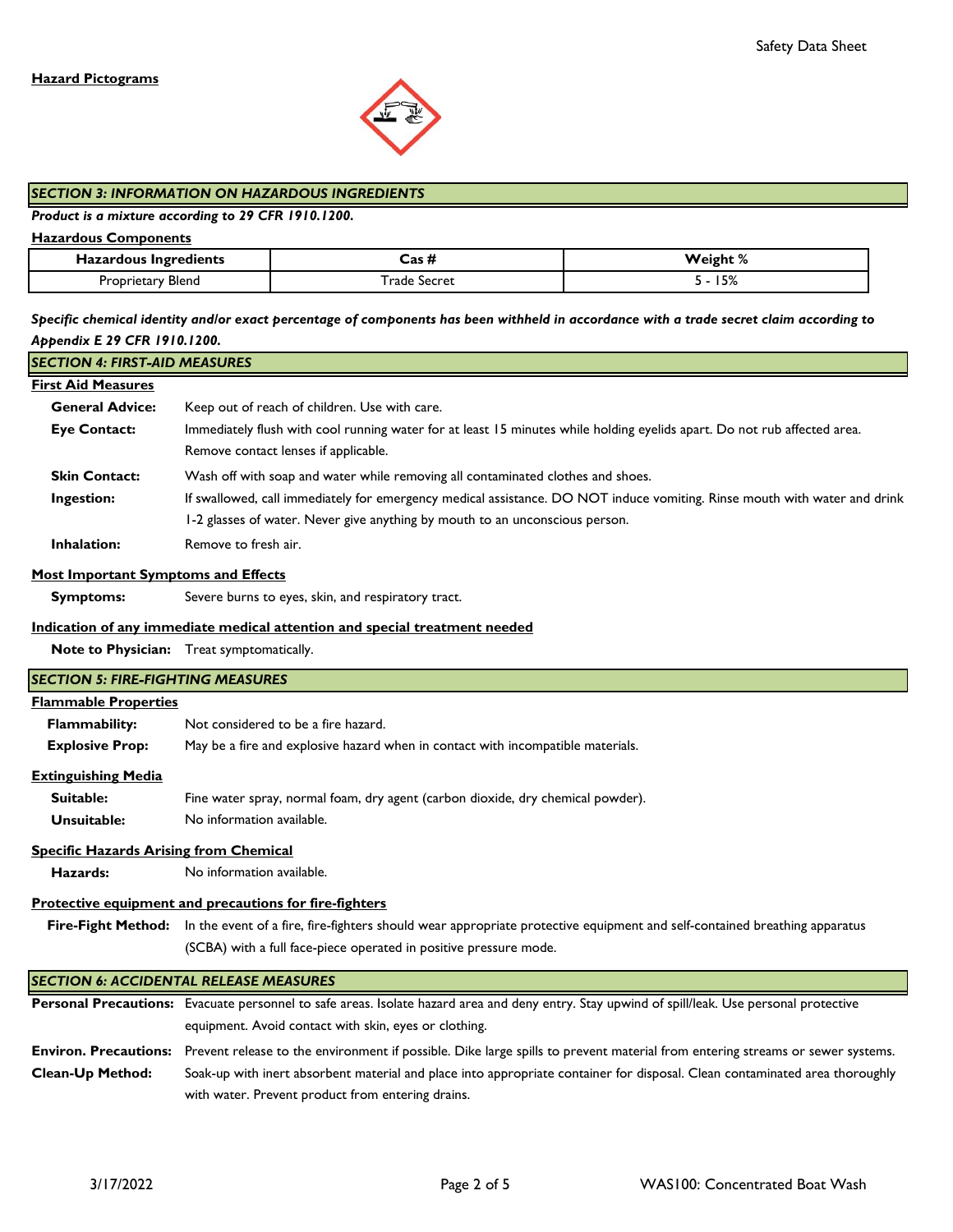**Handling: Storage:** *SECTION 7: HANDLING AND STORAGE* Store in closed containers in cool, dry, well-ventilated area. Avoid overheating or freezing. Keep in properly labeled containers and out of reach of children. Use personal protective equipment when needed. Avoid contact with skin, eyes, and clothing. Wash hands before eating, drinking, or smoking. Remove contaminated clothes and wash before reuse. Use in a ventilated area.

**Incomp. Materials:** Keep away from strong oxidizing agents.

# **SECTION 8: EXPOSURE CONTROLS AND PERSONAL PROTECTION**

| <b>Exposure Guidelines</b> |                       |                  |
|----------------------------|-----------------------|------------------|
| <b>Hazardous Chemical</b>  | OSHA PEL              | <b>ACGIH TLV</b> |
| Proprietary Blend          | <b>Not Determined</b> | Not Determined   |

## **Appropriate Engineering Controls**

 **Eng. Controls:** Ensure adequate ventilation, especially in confined areas.

## **Personal Protection Equipment (PPE)**

| Eyes:               | Recommend safety goggles or shield.                                                           |
|---------------------|-----------------------------------------------------------------------------------------------|
| <b>Respiratory:</b> | Not usually necessary where ventilation is sufficient to maintain vapors under the TLV limit. |
| Skin:               | Avoid skin contact. Recommend chemical resistant gloves.                                      |

*SECTION 9: PHYSICAL AND CHEMICAL PROPERTIES*

|                          | Information on basic physical and chemical properties |                            |                |
|--------------------------|-------------------------------------------------------|----------------------------|----------------|
| <b>Physical State:</b>   | Liguid                                                | <b>Freezing Point:</b>     | Not determined |
| Appearance:              | <b>Blue Liquid</b>                                    | <b>Boiling Point:</b>      | Not determined |
| Color:                   | <b>Blue</b>                                           | <b>Evaporation Rate:</b>   | Not determined |
| Odor:                    | <b>Odorless</b>                                       | <b>Vapor Pressure:</b>     | Not determined |
| <b>Odor Threshold:</b>   | No information available                              | <b>Vapor Density:</b>      | Not determined |
| pH:                      | $1.0 - 3.0$                                           | <b>Relative Density:</b>   | Not determined |
| <b>Flash Point:</b>      | Not determined                                        | <b>Flammability:</b>       | Not determined |
| <b>Water Solubility:</b> | Soluble in water                                      | <b>Explosive Limits:</b>   | Not determined |
| <b>Viscosity:</b>        | Not determined                                        | <b>Part. Coefficient:</b>  | Not determined |
| <b>Specific Gravity:</b> | 1.02 - 1.04                                           | <b>Auto-ignition Temp:</b> | Not determined |
| <b>Melting Point:</b>    | Not determined                                        | Decomp. Temp:              | Not determined |
|                          |                                                       |                            |                |

*SECTION 10: STABILITY AND REACTIVITY*

| Stability:                  | Stable under ordinary conditions of use and storage.  |  |
|-----------------------------|-------------------------------------------------------|--|
|                             | <b>Haz. Decomposition:</b> No information available.  |  |
|                             | <b>Haz. Polymerization:</b> No information available. |  |
| Incompatibilities:          | Keep away from strong oxidizing agents.               |  |
| <b>Conditions to Avoid:</b> | Heat, moisture and incompatibles.                     |  |

# *SECTION 11: TOXICOLOGY INFORMATION*

| <b>Component Information</b> |                |                    |
|------------------------------|----------------|--------------------|
| <b>Hazardous Chemical</b>    | ∟D50 Oral      | <b>LD50 Dermal</b> |
| Proprietary Blend            | Not Determined | Not Determined     |

# **Potential Health Effects**

 **Exposure Routes:** Eye Contact, Dermal Contact, Ingestion, Inhalation

 **Acute Toxicity:**

| Eyes:      | Causes eye irritation with tearing, redness, and impaired vision.           |
|------------|-----------------------------------------------------------------------------|
| Skin:      | Causes skin irritation, redness, and itching. May cause chemical burns.     |
| Ingestion: | Harmful if swallowed. Corrosive to mucous membranes, esophagus and stomach. |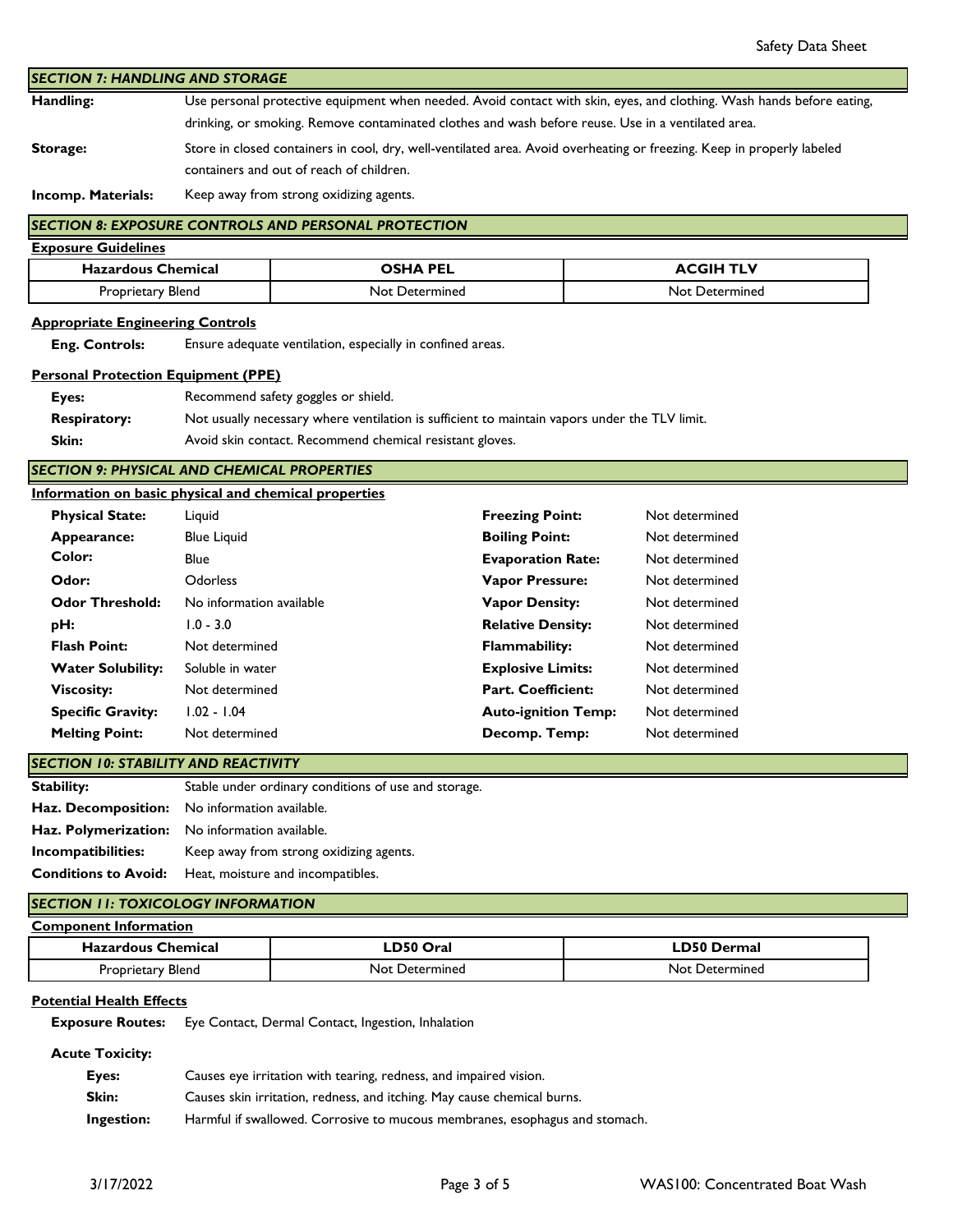**Inhalation:** Respiratory irritant.

 **Chronic Effects: Carcinogenicity:** Not listed as carcinogen by OSHA, NTP or IARC. Avoid repeated exposure. May aggravate pre-existing medical conditions including eye, skin and respiratory disorders.

## *SECTION 12: ECOLOGICAL INFORMATION*

| Ecotoxicity               |                         |                                  |
|---------------------------|-------------------------|----------------------------------|
| <b>Hazardous Chemical</b> | <b>Toxicity to Fish</b> | <b>Toxicity to Invertebrates</b> |
| Proprietary Blend         | Not Determined          | <b>Not Determined</b>            |

## **Environmental Toxicity**

| <b>Biodegradation:</b>  | No information available. |
|-------------------------|---------------------------|
| <b>Persistence:</b>     | No information available. |
| <b>Bioaccumulation:</b> | No information available. |
| <b>Mobility:</b>        | No information available. |

## *SECTION 13: DISPOSAL CONSIDERATIONS*

**Waste Disposal:** Recover or recycle if possible. Disposal should be in compliance with applicable federal, state, and local regulations. Do not dispose of in the environment, in sewage, and/or in drains.

#### **Container:** Drain contaminated container thoroughly. Do not reuse container.

## *SECTION 14: TRANSPORT INFORMATION*

*Transport in accordance with all federal, state, and local regulations.* 

#### **DOT**

| <b>Proper Name:</b>   | NA                                                                           |
|-----------------------|------------------------------------------------------------------------------|
| <b>Hazard Class:</b>  | NA                                                                           |
| <b>UN Number:</b>     | <b>NA</b>                                                                    |
| <b>Packing Group:</b> | NA.                                                                          |
|                       | <b>Special Provisions:</b> This product is not regulated as dangerous goods. |
|                       |                                                                              |

## *SECTION 15: REGULATORY INFORMATION*

## **US Federal Regulations**

 **TSCA Status:** All components of this product are listed or exempt from listing on TSCA inventory.

 **CERCLA Reportable Quantity:** Not applicable

## **U.S. State Right-to-Know Regulations**

| hemical<br>----- | - -<br>`alifawnia<br>nn<br>-65<br>. |
|------------------|-------------------------------------|
| None             |                                     |

#### **Section 311/312 Hazard Category**

| <b>Acute Health Hazard:</b>               | N٥          |
|-------------------------------------------|-------------|
| Chronic Health Hazard:                    | N٥          |
| Fire Hazard:                              | N٥          |
| <b>Sudden Release of Pressure Hazard:</b> | N٥          |
| <b>Reactive Hazard:</b>                   | N٥          |
| <b>Section 313 Toxic Chemicals</b>        | <b>None</b> |
|                                           |             |

## *SECTION 16: OTHER INFORMATION*

| <b>Prepared by:</b>    | Health and Safety Department |  |
|------------------------|------------------------------|--|
| <b>Contact Number:</b> | 1-877-866-9742               |  |
| <b>Issue Date:</b>     | 3/30/2015                    |  |
| <b>Revision Date:</b>  | 3/17/2022                    |  |
| <b>Revision Note:</b>  | Updated address              |  |